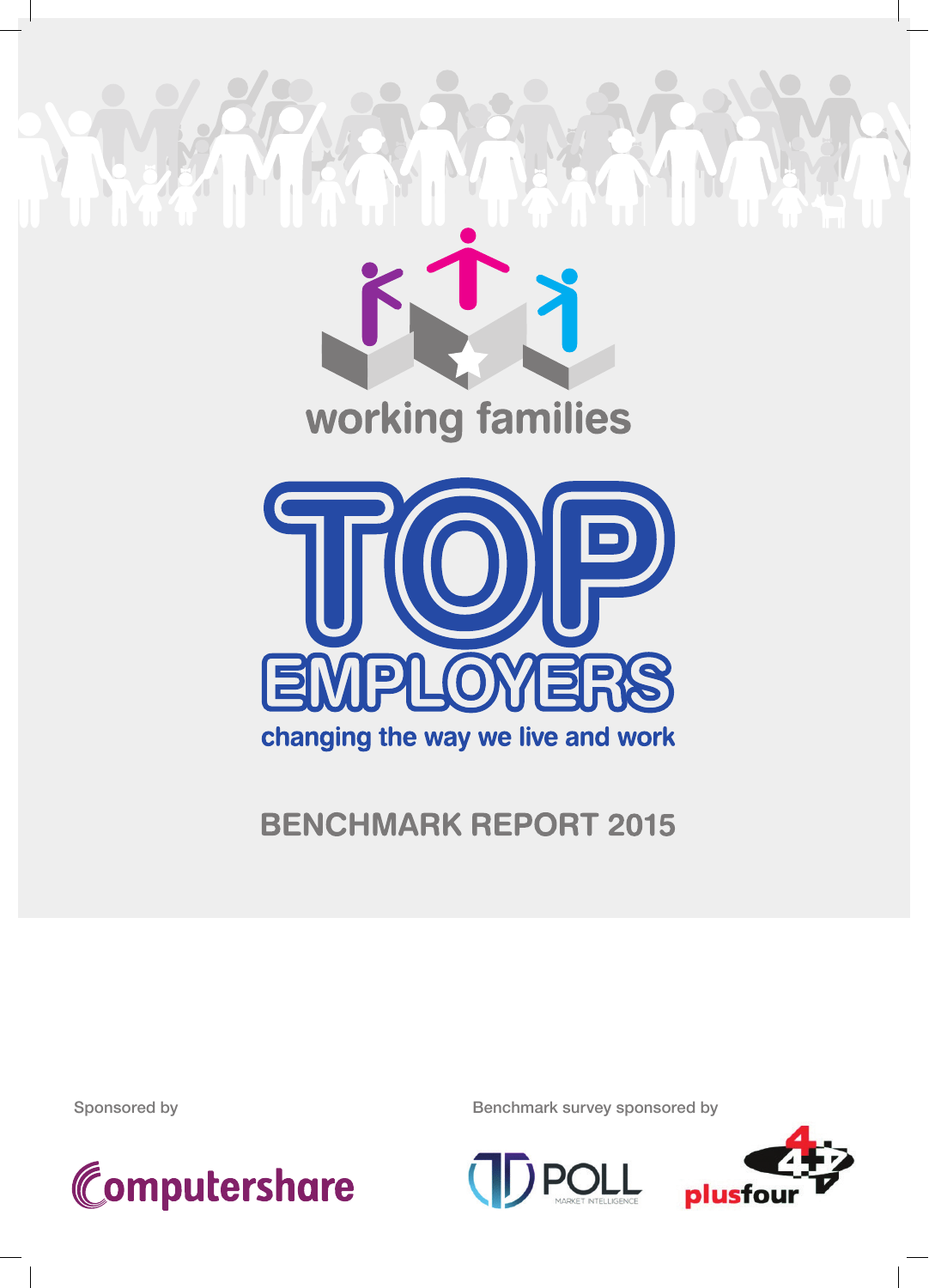



theguardian<br>women in leadership



Published by Working Families ©2015 All Rights Reserved. ISBN 978-1-870878-49-4 Working Families is a registered charity in England and Wales no. 1099808, in Scotland no. SC045339. Company no. 4727690. VAT Registered No. 841 6524 32.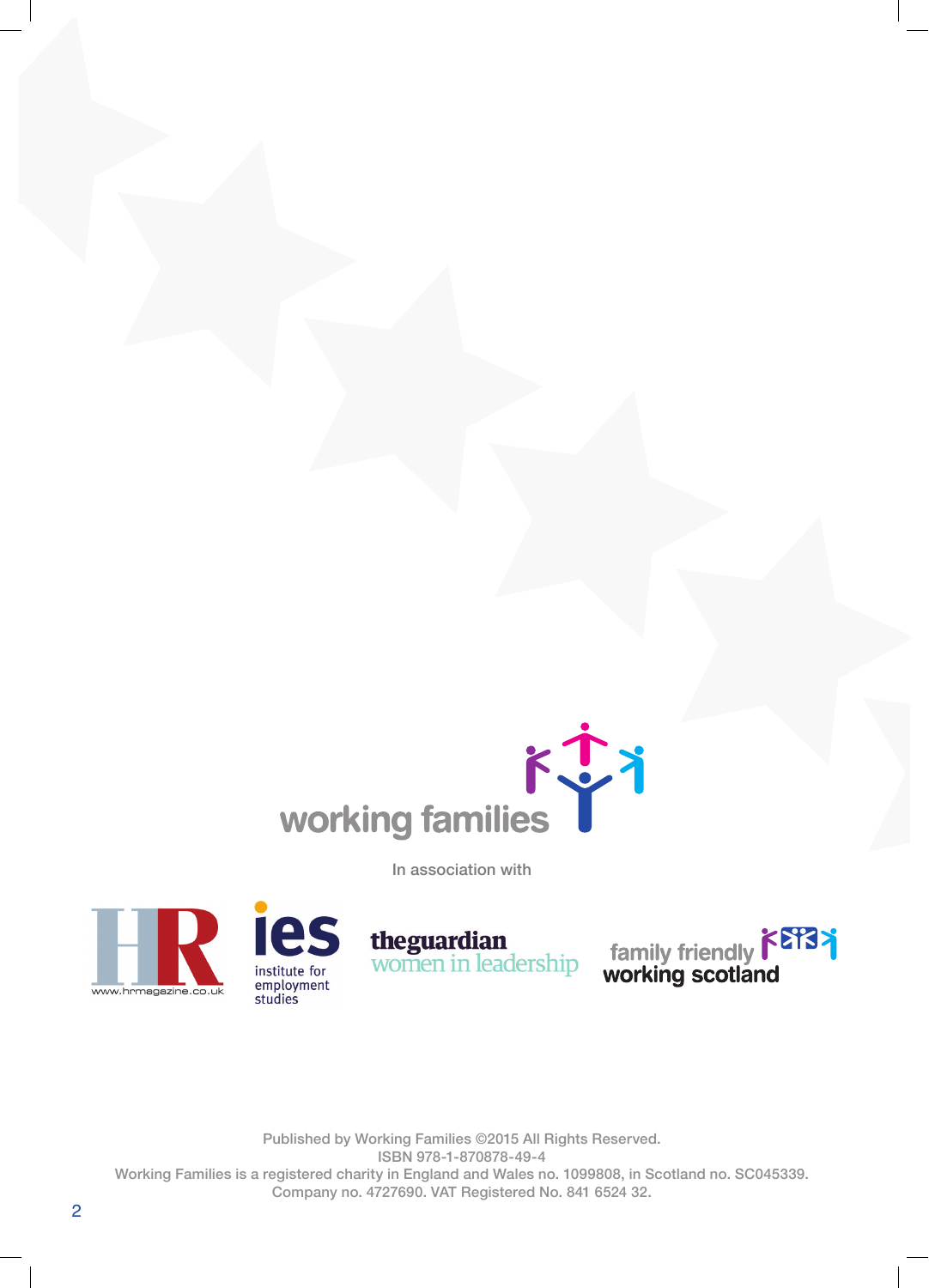

| <b>Sponsors</b>                | 4 |
|--------------------------------|---|
| Welcome                        | 5 |
| <b>About the Benchmark</b>     | 6 |
| <b>Top Employers 2015</b>      | 6 |
| <b>Key Themes</b>              |   |
| Happy to Talk Flexible Working |   |

changing the way we live and work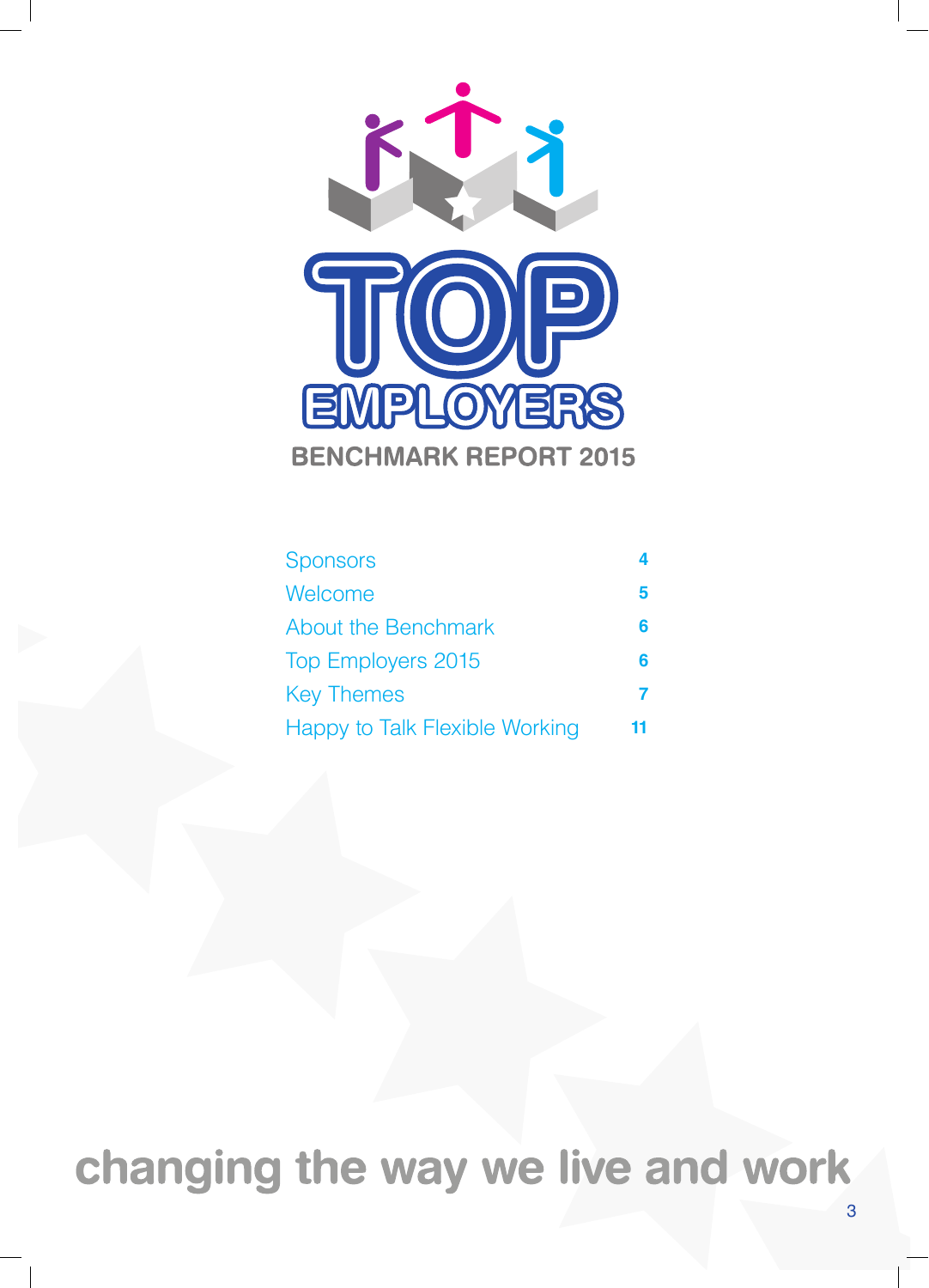# **Sponsors**



**Julian Foster** Managing Director, **Computershare** 

# Computershare

More and more employers now embrace working practices that value home life. The best employees have rounded existences, and the best employers do not force their staff to compromise their commitment to their families. Flexible working creates happier and healthier workforces that are hard-working, committed and loyal. They also attract the best and brightest recruits, increase the organisation's reputation and, ultimately, improve the bottom line. But there is still a long way to go before these practices are inherent in the nation's working lives.

Families are at the heart of what Computershare does – both within the culture of our own workplaces and through the services we offer. We currently work with more than 14,000 employers to provide childcare vouchers to over 140,000 working parents and over 120,000 carers every month. In addition, more than 16,000 employers currently rely on us for an easy and convenient method of adopting family-friendly working practices through our Salary Extras systems.

As a result, Computershare is again proud to be working with Working Families on their benchmark and awards for top employers. By recognising examples of excellent working practices, we can help share the best ideas and encourage every organisation to improve the way they empower employees to share success at work and enjoy their lives beyond. After the success of last year, we're really looking forward to hearing again the great stories of employers going the extra mile to support their staff – and reaping the rewards as an organisation.

![](_page_3_Picture_7.jpeg)

**Mark Ursell** Managing Director, T Poll

> Tpoll is a leader in online market research specialising in cost-

effective, consumer and employee insight. Tpoll combines the latest research techniques with powerful IT systems to put insight at the centre of day to day business operations. Tpoll's approach leverages the use of the internet in everyday life to bring management teams a continuous flow of consumer and employee insight. Combined with expert research methods the insight flows through the business driving success at every level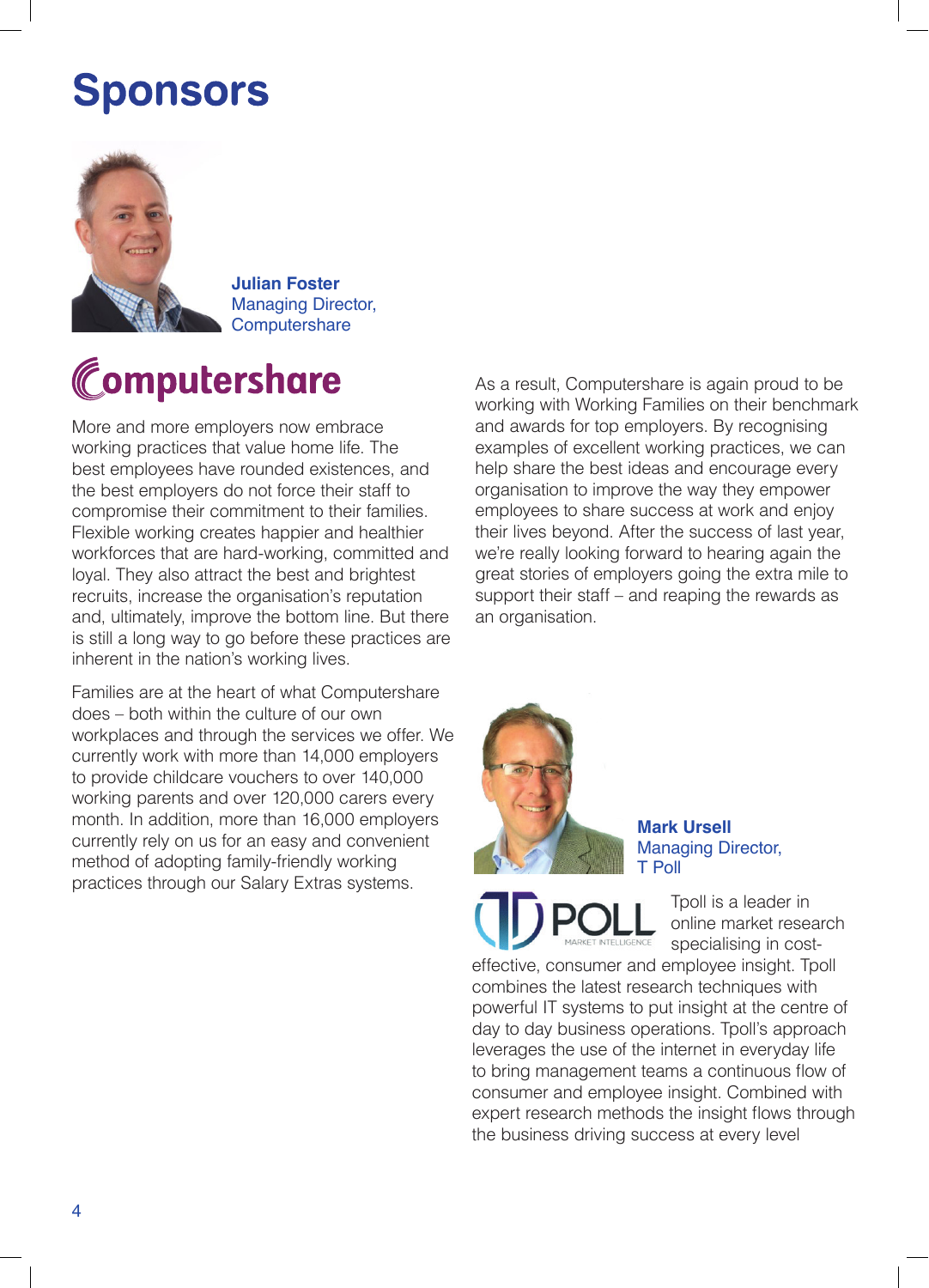# Welcome

![](_page_4_Picture_1.jpeg)

![](_page_4_Picture_2.jpeg)

**Sarah Jackson** CEO, Working Families

**Mary Mercer** Senior Associate Consultant, Institute for Employment Studies

The Top Employers benchmark is in its sixth year (fifth in its current format). Half a decade of gathering detailed information about worklife and family friendly policies from some of the UK's leading organisations provides a wealth of information about the evolution of recent work-life practice and thinking. It is fascinating to see how far we have come even in that short time within some areas: fathers have steadily risen up the agenda, and the support for flexibility and family friendly working has embedded solidly into the top of many organisations, for example.

Looking backwards, we can see that many organisations have been in advance of legislation around work-life issues, with flexible working often made widely available to all employees ahead of the expansions of the Right to Request. The benchmark, therefore, offers not only a retrospective view of the development of work life practice, but also some perspective of what might happen next as organisations push forwards. As economic headwinds have abated (if not disappeared) for many organisations, other challenges are revealed: line managers and cultural change are two issues that employers are increasingly focussing on.

The 2015 benchmark is also the first one to take a look at the way that organisations are setting up their Shared Parental Leave schemes. The new policies that have been formulated are set out here for the first time, providing unique insight into how SPL is being managed and integrated alongside existing offerings for maternity, paternity and other parental leave. How SPL develops and is adjusted as practitioners start to see take up will be examined in future benchmarks. The 2015 Top Employers Benchmark is the start, and will remain at the forefront of tracking this new area of practice.

As always, we are grateful to all the organisations who support and participate in the benchmark.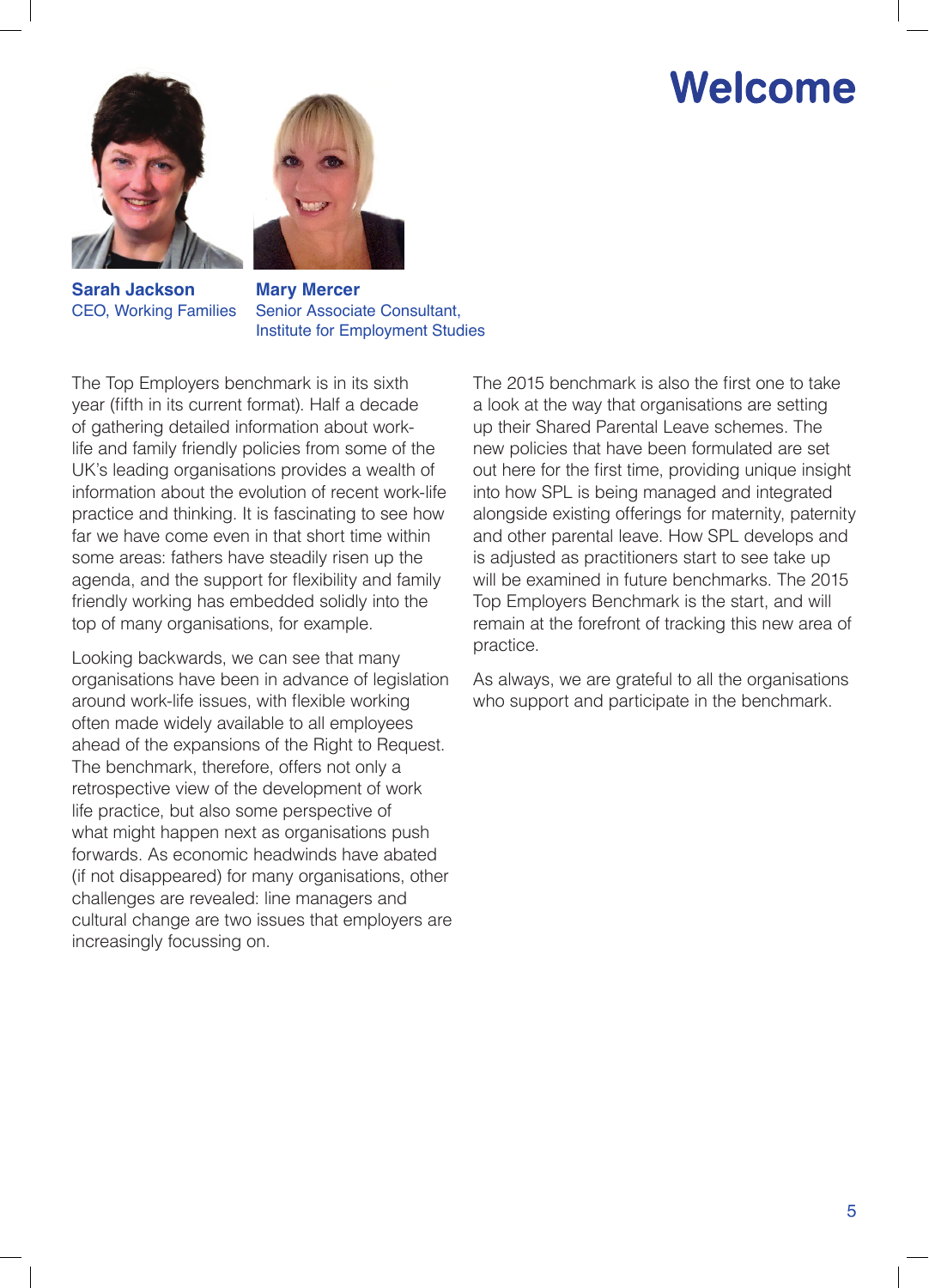# **About the Benchmark**

The Top Employers Benchmark is now in its sixth year, and continues to provide participating employers with the most comprehensive and detailed insights into their flexible working and worklife integration policies and practices, affording them the opportunity to see how they measure up against other organisations.

Over 120 organisations have now completed the benchmark, representing over 1.3million employees. Engagement with the benchmark remains high, with a mixture of new companies participating for the first time in 2015, and many others returning to it as they seek to refine and improve their worklife strategies and activities, and establish their flexible and family friendly reputations.

Some organisations benchmark annually, others are working to a longer business cycle, benchmarking every two or three years; benchmarking can be particularly useful for organisations embarking on change programmes or introducing new initiatives as a way of understanding and quantifying their existing worklife position and evaluating the effects of change.

The Small and Medium Employers Benchmark is now in its third year, attracting high-quality entrants, and demonstrating that good practice and innovation are flourishing in this sector.

The objective of the Small and Medium Employers Benchmark is to help these companies not only to understand how well they are doing, but also to develop consistent and fair processes around worklife and family-friendly activities. It also encourages small employers to think about how they can observe the effects of a worklife approach on their business, and how to capture and measure those impacts.

![](_page_5_Picture_6.jpeg)

![](_page_5_Picture_7.jpeg)

listed alphabetically

**American Express Barclays Bank PLC Centrica Citi Deloitte LLP DWF LLP EY Lloyds Banking Group Ministry of Justice Southdown Housing Association**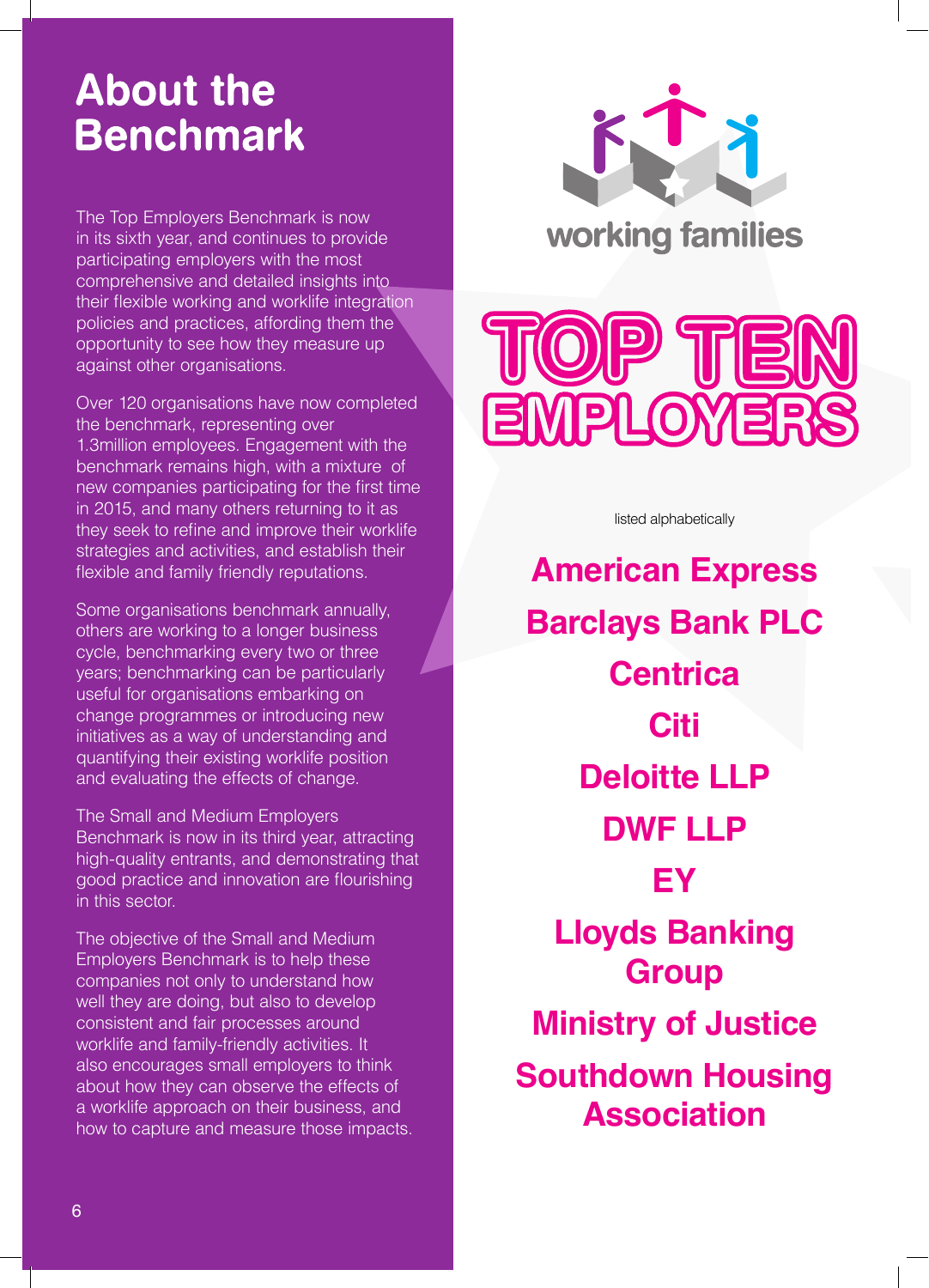![](_page_6_Picture_0.jpeg)

![](_page_6_Picture_1.jpeg)

Addleshaw Goddard LLP Aimia Chelsea & Westminster Hospital NHS Foundation Trust **Computershare** Hogan Lovells **iCrossing** KPMG I I P National Assembly for Wales Oliver Wyman Pinsent Masons LLP Royal Mail Group Santander UK Simmons & Simmons Sysdoc Limited The London School of Economics and Political Science The Scottish Government The University of Lincoln UBS AG Wales & West Housing Westfield Europe Limited

# **Key themes**

Building on previous benchmarks, we have seen policy provision steadily become more comprehensive.

Many organisations now have significant new policy in place, covering both their general employee populations and bespoke schemes and arrangements for specific groups of employees who may require them. However, as practitioners know, having access to the same policies doesn't guarantee the same outcomes, and the culture of organisations is the determining factor in policy translating into practice.

The 2015 benchmark results show that employers are beginning to increase their analysis of existing data to find a way to understand their internal cultures, and to use this to scrutinise more effectively the way that policy and practice are interacting.

#### **Key themes for 2015 are:**

1. Organisational attitudes and support Attitudes towards flexibility and flexible workers are generally supportive. Strong senior support is commonplace, but support from line managers continues to be key and not uncomplicated. Meanwhile, the improving financial outlook provides an opportunity for new gains.

#### 2. Policy change and support

Many participants in the benchmark have accumulated a comprehensive range of policies and schemes to support employees. Shared parental leave provides an insight into how new policy is being developed, while we are also seeing an increase in flexible hiring and default flexibility.

#### 3. Understanding practice

We are seeing an increased focus on understanding the impact and effectiveness of policy in practice, with a gradual increase in the metrics which organisations are able to provide.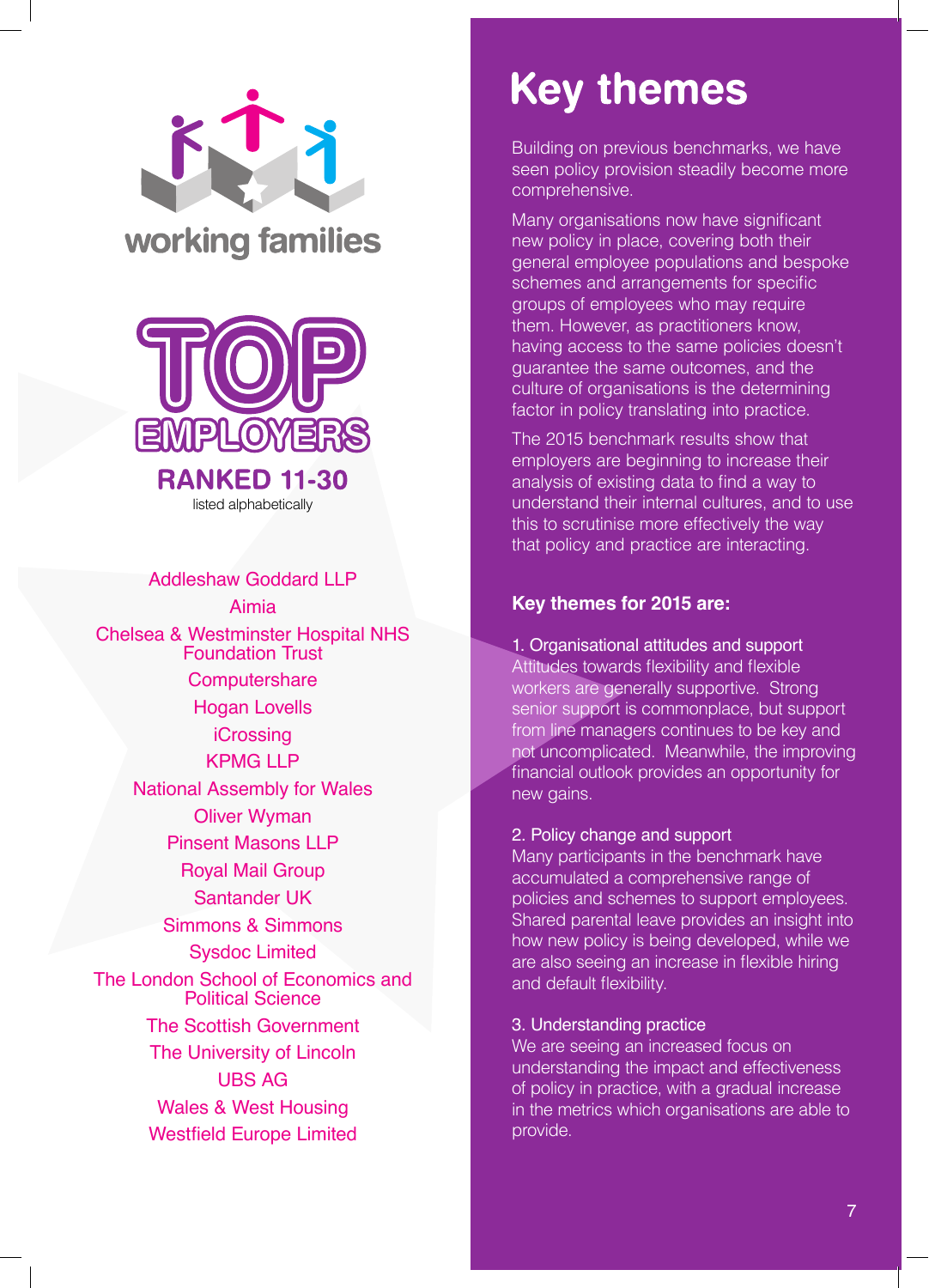### **1. Organisational attitudes and support**

Strong senior support for flexible working and work-life balance is commonplace in 2015. Most organisations (88%) enjoy proactive support from the main board supplemented with a steering group to develop a high performance, flexible and family-friendly work culture. Similarly to 2014, although employers have strong internal support, this does not necessarily translate into overt statements about their beliefs: just over half (55%) explicitly mention their commitment to family friendly and flexible working in an organisational vision or values statement.

Attitudes towards flexibility and flexible workers was generally positive: work-life balance is largely perceived as a natural part of the employee experience, and employees who worked in different ways were not viewed differently to colleagues. It was felt the responsibility for work-life issues should be shared between the individual, the line manager and team. However, there were indications that, in 2015, support from line managers might not be uncomplicated. There was evidence that for some line managers, work-life balance is an individual issue that line managers need to work around. Lack of line management skill was also cited as a barrier by 38% of organisations, whilst lack of line manager support was identified by 17%. Flexibility may, therefore, require a better trained line management level to become truly embedded, and it is probable that opposition to flexibility will fall if line managers' skills are developed. Line managers are actively encouraged to work in a flexible or family friendly way in 90% of organisations, but only a quarter have trained above 75% of their line managers in managing other flexible workers.

The number of organisations pointing to the economic climate as a barrier to flexibility has fallen to 48%, down from 60% in 2014. Just over a quarter (28%) point to a lack of resources as an issue. The improving financial outlook is an opportunity to make new gains, and may partially account for the support afforded to new Shared Parental Leave Schemes. However, there is a still a gap between positive beliefs about flexibility and flexible working and barriers to further developing flexibility as a businessenhancing way of working. The benefits need to be communicated as a way to help resolve organisational economic challenges.

### \*\*\*\*\* **MANAGER ENGAGEMENT**

![](_page_7_Picture_5.jpeg)

Leadership at WWH is not about the job title, position, level or status – it's about behaviour, skills and attitude…… The organisation is investing in its leaders to develop their thinking and actions to build great relationships and enable effective conversations on all topics. All line managers, whether a head of service or a part-time scheme manager, must attend each of the seven days' training. Fairness is one of WWH's five values and it invests equally in all staff regardless of their working pattern, personal circumstances or gender.

WWH assesses leadership strengths, not just operational performance. An individual's responsibility for delivering great leadership is an explicit part of their role profile and is assessed during recruitment and as a specific part of 'Development Conversations' held throughout the year.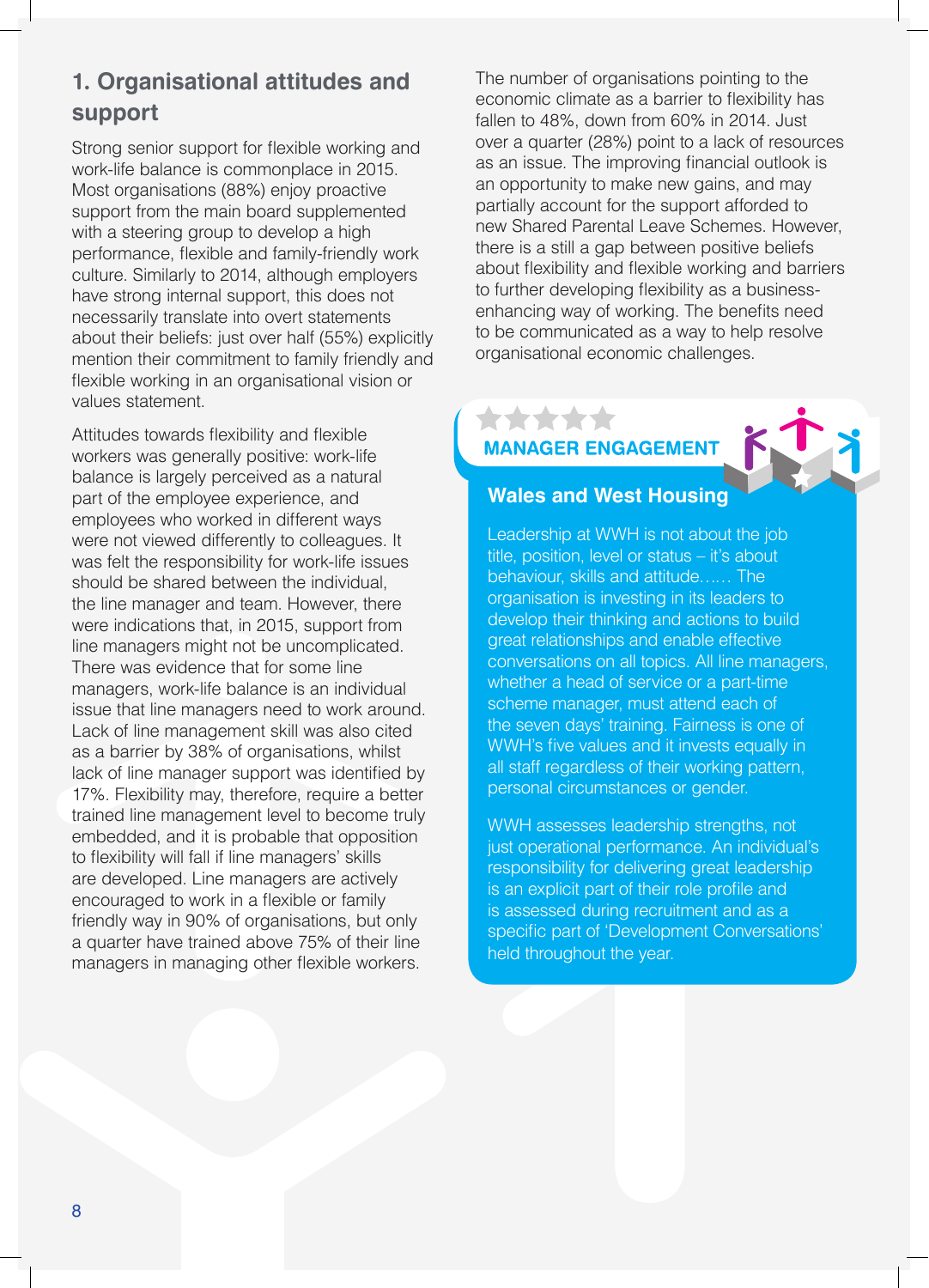### **2. Policy change and support**

### **2.1 Shared Parental Leave**

As noted, many organisations have now accumulated a comprehensive range of policies and schemes that support employees, and many are very similar to those of other employers. This policy development has meant that many employers are focussing activities around fine adjustments to and supporting policy, rather than developing new policy areas. However, this year does see a major new policy area, Shared Parental Leave.

### **58%** are matching SPL to existing enhanced maternity provisions

**29%** are providing the statutory minimum

**13%** are yet to formalise policy and are taking a 'wait and see' approach

### **0%** are cutting back enhanced maternity to fund enhanced SPL entitlements

The majority are matching SPL to existing maternity provision, a welcome approach that maximises the potential for take-up. Costs may be a factor for those who are offering the statutory minimum, but is encouraging that no employers have taken up the option of clawing back enhanced maternity to fund SPL. For the majority that have decided to match SPL to existing enhanced maternity provisions, they have configured their leave schemes in the following ways:

**56%** individually matched and floating (Number of potential weeks enhanced pay available to a partner taking SPL is the same as the number of weeks enhanced maternity pay available to mothers. SPL can be taken at any time during the first year of baby's life / following parental order / placement for adoption.)

**17%** individually matched and tied

(Number of potential weeks enhanced pay available to a partner taking SPL is the same as the number of weeks enhanced maternity pay available to mothers. Weeks of enhanced pay are tied to the date of birth, e.g. 18 weeks enhanced pay must be taken in the 18 weeks following birth.)

### 11% family shared and tied

(Number of potential weeks enhanced pay available to a partner taking SPL is the same as the number of weeks enhanced maternity pay available to mothers less any weeks of statutory maternity pay and leave the mother has taken/ intends to take (regardless of who the mother is working for). Weeks of enhanced pay are tied to the date of birth, e.g. 18 weeks enhanced pay must be taken in the 18 weeks following birth.)

### **17%** family shared and floating

(Number of potential weeks enhanced pay available to a partner taking SPL is the same as the number of weeks enhanced maternity pay available to mothers less any weeks of statutory maternity pay and leave the mother has taken/ intends to take (regardless of who the mother is working for). Weeks of enhanced pay can be taken at any time during the first year of baby's life / following parental order / placement for adoption.)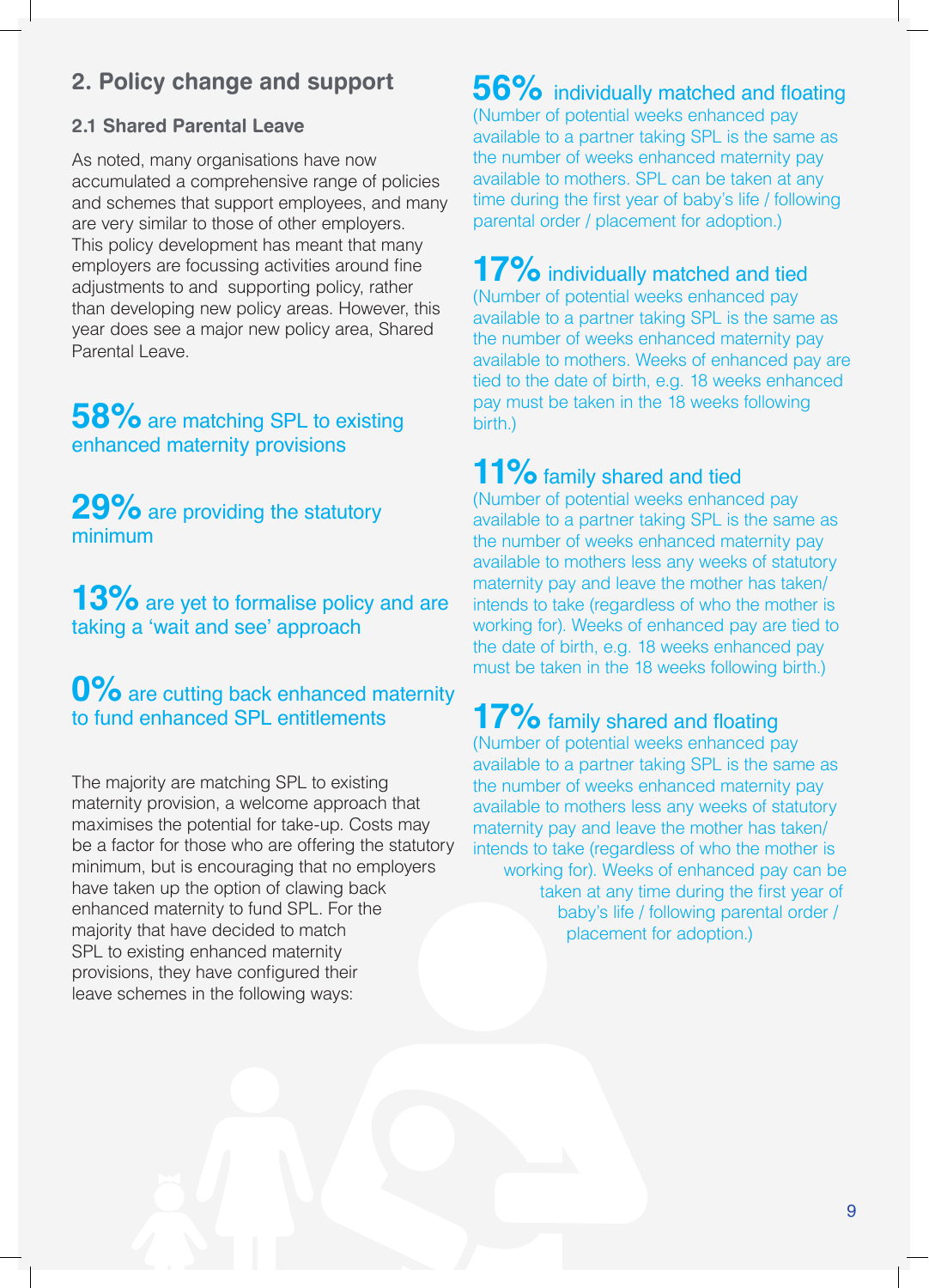It is again encouraging that the majority of employers who have chosen to match SPL to maternity have decided on the option that allows the most flexibility for families by not tying the period of leave to the birth of the child (within the first year of the baby's life or adoption). Evidence from other countries with similar schemes for families shows that take up rates and maximum utility depend upon good levels of pay, flexibility in how and when leave can be taken and a culture in which leavetakers are supported. Sixty one per cent of matching organisations said that the resulting package is the same for maternity and shared parental entitlement, a significant step in levelling the policy playing field between mothers and fathers. The 2016 benchmark will begin to monitor take up of SPL, and, as organisations gain their first real experience of their SPL schemes this year and next we anticipate policy refinements and changes to schemes. As Additional Paternity Leave phases out, it is to be hoped that the more generous and equitable opportunity that SPL affords fathers will lead to higher levels of take up than APL was ever able to deliver.

In terms of administering SPL, there is evidence that some organisations are taking a different approach with their policies around access to enhanced maternity leave and SPL. 87% have qualifying or other conditional criteria attached to their enhanced maternity leave policies, while only 68% attach conditions to receiving enhanced SPL benefits. Although not a significant difference, it may indicate that maternity leave, in some organisations, remains the 'best' leave (in terms or pay and conditions and employee perception) with commensurate conditions attached. It is noted here, at the first sight of SPL policy, that it will be interesting to see over the next couple of years whether maternity and SPL converge in response to take up, or enhanced maternity becomes, in the view of employees, a place at the top of the hierarchy of leave available to parents.

\*\*\*\*\* **FLEXIBLE RECRUITMENT** 

![](_page_9_Picture_3.jpeg)

#### **National Assembly of Wales**

Employees have access to a range of flexible working options, including; flexible working hours, part time working, term time working, career breaks, compressed hours and job sharing. Most notably they have this from day one of employment. All new starters are presented with the flexible options available to them as part of the induction process. Flexible working options are even advertised during the recruitment process.

Every new role that is created or is being replaced must accommodate flexible working unless the manager submits a business case demonstrating the reasoning and evidence behind why it cannot. This system ensures that, unless a strong case to the contrary is put forward, all of The Assembly's jobs are advertised as being open to flexible working.

![](_page_9_Picture_7.jpeg)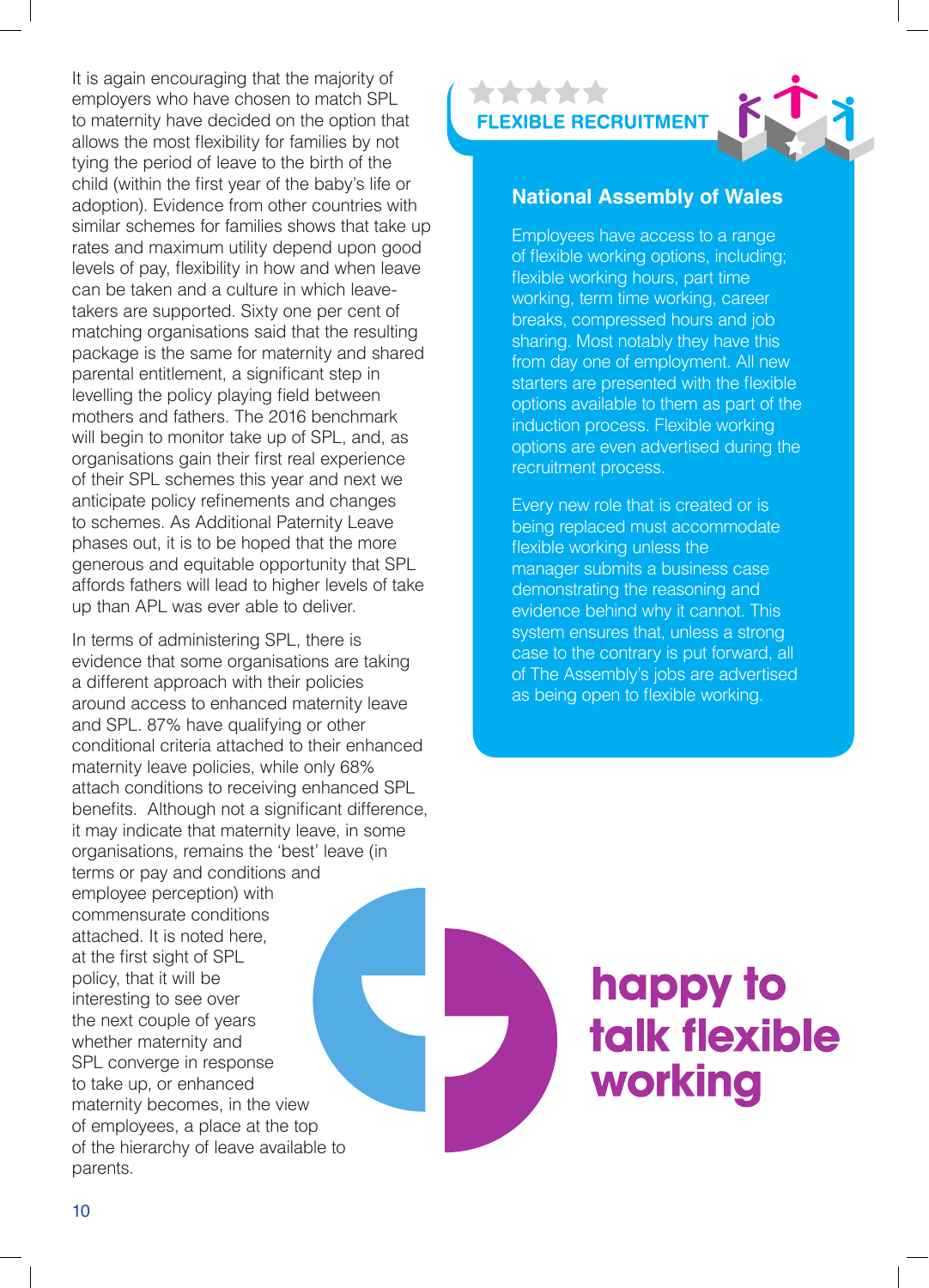### **2.2 Flexible working and flexible hiring**

There are signs in the 2015 benchmark that employers are being more systematic in their recruitment activities when it comes to building in flexibility. 45% are routinely looking at jobs before advertising them to assess their potential for flexibility, up from a third in 2014. The proportion of line managers who must justify a full-time position remained broadly static at 35%, although it is noteworthy that only 10% ask line managers to justify a flexible pattern. There has also been a welcome increase in the number of employers who state their commitment to flexible and family friendly working in their recruitment campaigns. It should be remembered that the most effective way to assure potential recruits of the commitment to flexibility is a twin approach of flagging up the openness to talking about flexibility both in general and in the individual job description specifically.

Flexible working itself is widely available, with the most common arrangement available being part-time or reduced hours working. Working at home on occasion was available in just over half of employers, with the main restriction being by function. Seniority was not a barrier to flexibility for any way of working in any organisation. It is evident that employers are keen to make as much flexibility available as they can to employees in terms of supportive policy provision. Uptake of flexible working is dominated by women: 75% of flexible workers were women. The gender imbalance was most apparent in reduced hours and part time work (88% women), job share (86% women) and term time working (82% women).

There is widespread support for breaks from work, like sabbaticals, and other short-term arrangements to enable employees to negotiate their work-life fit. However, sabbatical take-up was not well reported and where it was, take up was low. There is considerable under-used potential in allowing extended periods of time away from work, as the example below shows:

# **E WORKING**

### **'Time out'** at **Deloitte**

Time Out was introduced in summer 2014 in recognition of the fact people were balancing family and other personal commitments alongside demanding careers. Time Out allows any employee with over a year's service to request a four-week block of extra leave, unsalaried but with continuing benefits allowances, to be taken at a mutually acceptable time. Employees can request a Time Out each year with the hope they return to work re-energised.

Time Out has been very successful in supporting the organisation's women in leadership ambitions with 55% of the requests coming from female employees, the majority of whom are operating at the level of manager or above – a critical retention point of women for Deloitte.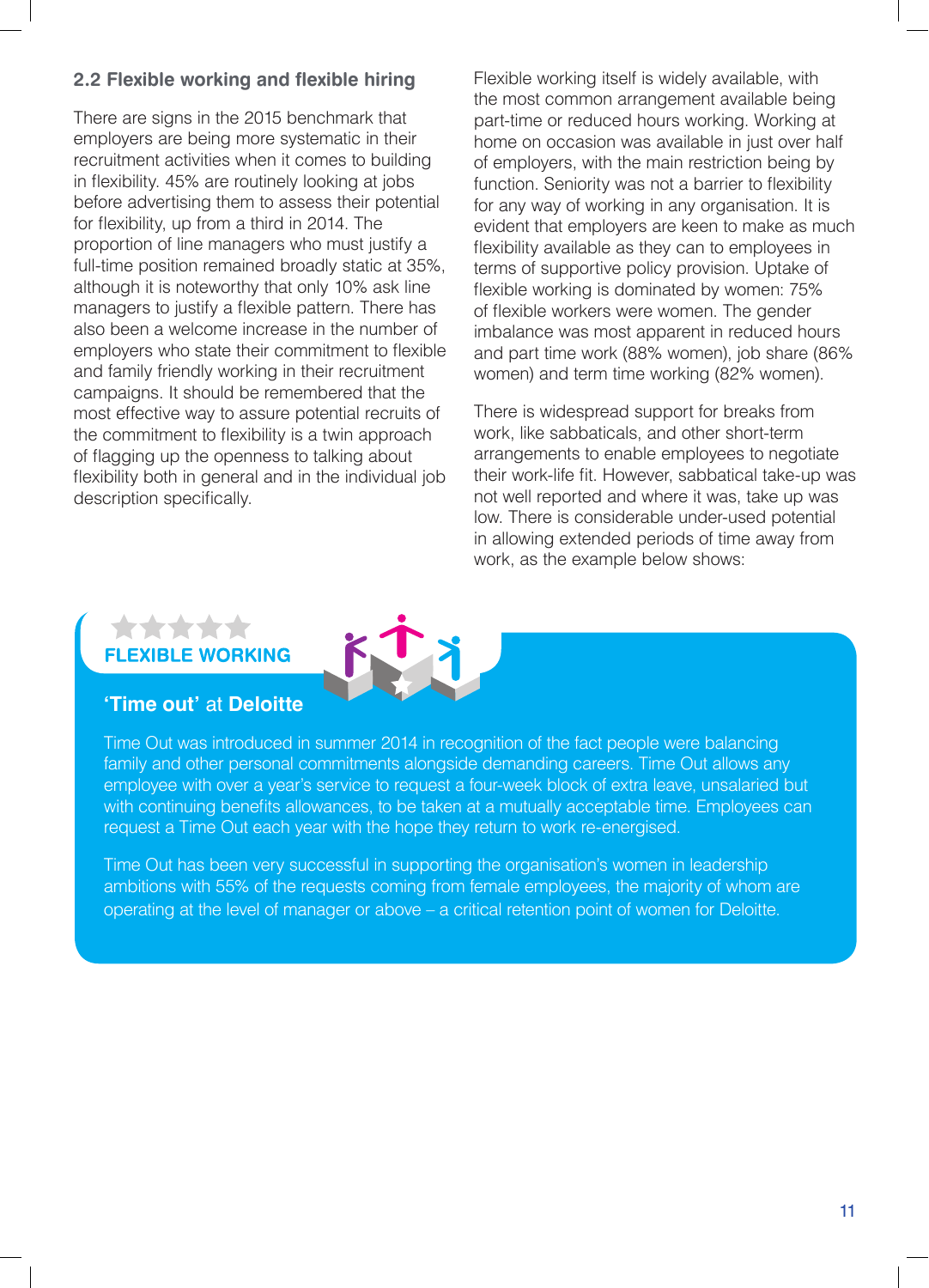### **3. Understanding practice**

There was an increased focus on understanding the way that policy is applying in organisations, through the lens of a range of metrics. Since its inception, the Top Employers benchmark has offered employers the opportunity to record some very detailed data about who is doing what within their organisation. The aim here is twofold: to get an insight into how well policies are translating into practice (who are they being used by etc.) and how other activities like comms and manager training are supporting policy; and to provide an initial framework that employers might adapt to obtain a fuller understanding of the reality of their work-life initiatives and to develop an evidence base to tackle barriers and make the most of opportunities. In 2015 the gradual increase in the metrics that organisations are able to provide continues, but there remain significant gaps. It is essential to understand that some organisations do not believe these gaps to be significant. Instead, they have an approach to flexibility that has, over a number of years, focused on de-centralising and spreading it throughout the organisation to ensure that it embeds at a fundamental level. Creating this widespread culture of flexibility means that it is not possible to capture what is going on across the whole organisation, as individuals and teams make local decisions about ways of working that are not capturable by any system. However, for employers who may be concerned about line manager buy-in to a work-life approach, or, in an international or dispersed organisation, encountering scepticism, an evidence-based approach will be crucial.

For other organisations, the benefits of collecting data are clear, particularly when trialling a new initiative or building a case for support from senior leaders. The Cafcass case study demonstrates how understanding the effects of flexible working practices has driven progress and organisational change:

#### **FLEXIBLE WORKING**

**\*\*\*\*\*** 

![](_page_11_Picture_4.jpeg)

#### **Quantifying the benefits**  at **Cafcass**

Cafcass has undergone a wholesale transformation; in 2010 the Public Accounts Committee declared Cafcass as 'not fit for purpose' and Ofsted inspections between 2007 and 2010 raised significant concerns. Furthermore, from 2009 Cafcass faced additional challenges, with care application demand rising 75.4% between 2008/09 to 2013/14 and their budget reducing by £6m from 2010 to 2014.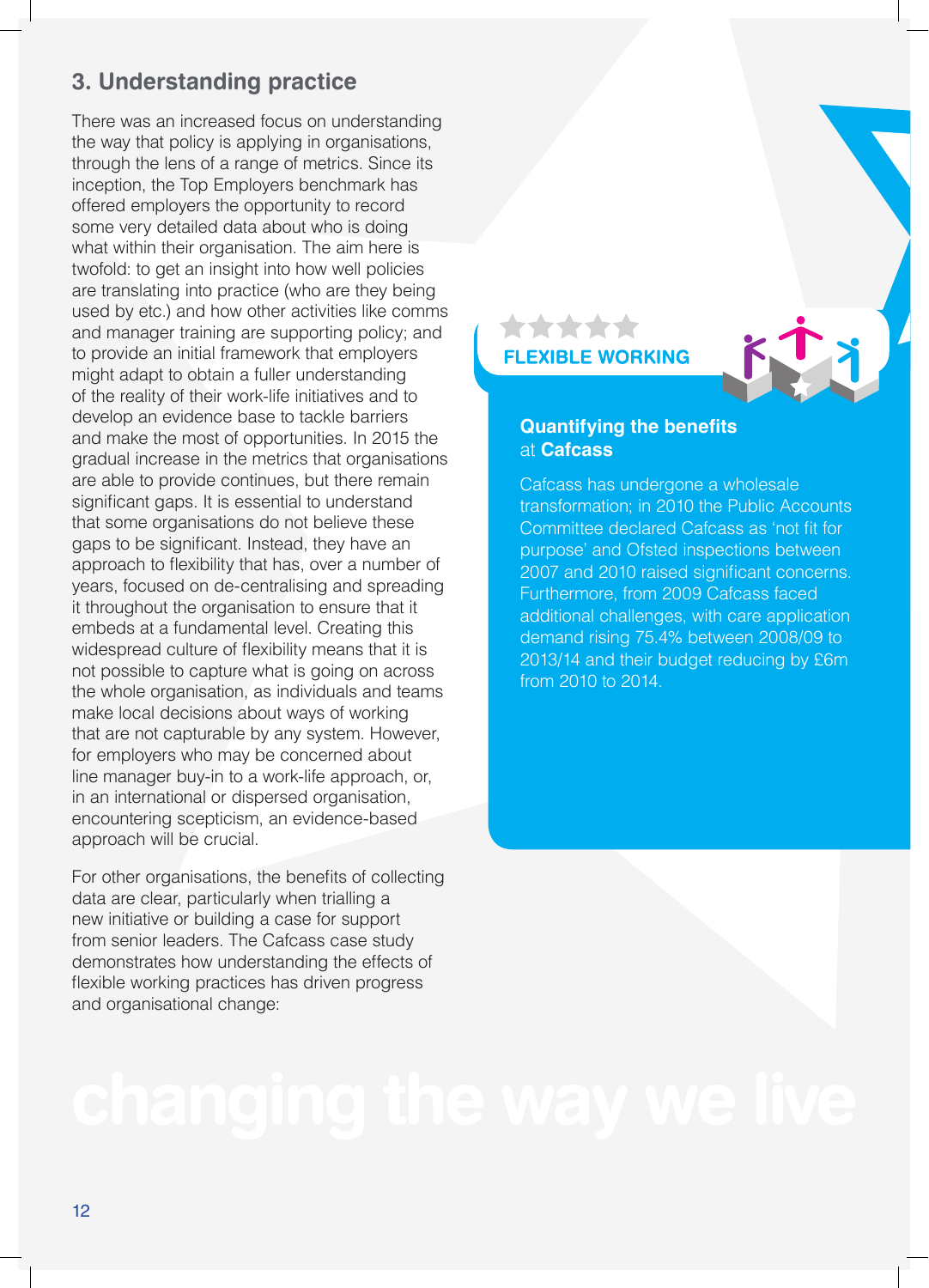![](_page_12_Picture_0.jpeg)

The total organisational and cultural transformation has been enabled by becoming entirely flexible. Cafcass has invested in technology to enable staff to focus on the front line, and provided its workforce the tools and resources they need to allow daily routines around work, family and personal commitments to be managed by the individual.

There is no requirement for staff to be in the office as performance is measured on output, not visibility, while a workload weighting system ensures a fair distribution of cases within a team.

Cafcass has measured its outcomes and registered impressive results:

- *105,000 hours, previously spent on administrative activities, freed up by 4G laptops*
- *94% of staff work remotely once a month*
- *Sickness rates decreased by 55% from 16.2 days per person in 2009/10 to 7.3 days per person in 2013/14, reducing the cost of absence from £3.2m to £1.8m*
- Most importantly, flexible working has *contributed to improved service delivery timescales: care and adoption cases (public law) down from 57 weeks in 2011/12 to 31 weeks in 2013/14, and completion times for divorce and separation cases (private law) reduced from 29 weeks in 2011/12 to 18 weeks in 2013/14.*

The transformation has been validated externally. In 2014 Cafcass was assessed as 'good with outstanding leadership' by Ofsted.

Developing systems to capture detailed metrics can be problematic (and expensive) for organisations, and the capture of informal flexible working information is particularly difficult. Nonetheless, the 2015 benchmark shows that there are a number of areas where organisations are gathering data, but are only making partial use of it. Here, developing a fuller understanding of what the data can deliver might be a good place for those organisations to see what a more detailed approach might provide.

For example, overall applications and approvals for flexible working requests made under the Right to Request are recorded: but fewer than half of organisations look at this information by gender, grade or approver. However, employers have increased their scrutiny in other areas, for example performance appraisal, where outcomes are tracked against gender, working style and appraiser by the majority, and clear improvements in data gathering are apparent from 2014 to 2015.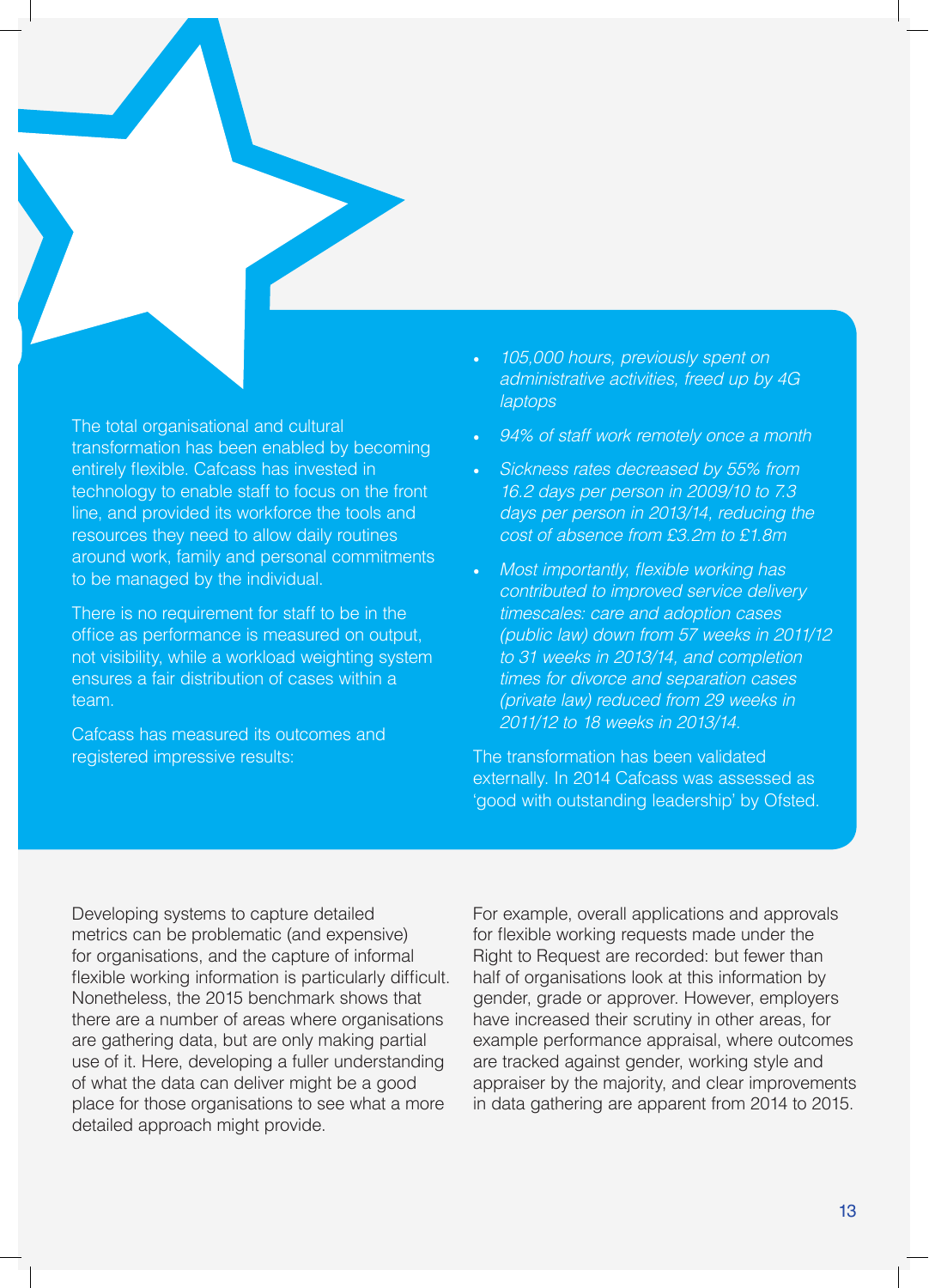Linking metrics to assessments of organisational performance is a longer term goal for many employers. Although 50% were able to link flexibility and family friendly working to improved employee wellbeing, only a third were able to make a link between flexibility and financial performance. Describing the benefits of flexibility may be achieved in a number of ways, from attitudinal surveys, employer reputation and sustainability. Detailed information and data offers another way to describe the success of flexible programmes and also offers the opportunity to tailor and develop them in response to opportunities of problem 'hot spots'. Organisations should consider how they might fully exploit the information they already have, and what their next target could be for 2016.

### \*\*\*\*\* **FLEXIBLE WORKING**

![](_page_13_Picture_2.jpeg)

### **Metrics** at **Barclays**

Barclays has made its belief in flexible working real through a wholesale commitment to change. Its year-long Dynamic Working Campaign (DWC), developed in 2014, recognised that people have many roles throughout each life stage, at home and at work, and need time, flexibility and energy to fulfil them all. DWC has developed a culture where working dynamically in non-traditional ways is embraced. The aim was to fundamentally 'refresh' the practice of flexible working, a day-one right at Barclays, to reduce costs and capitalise on the greater productivity that agile staff bring and to further improve the working culture for 140,000 UK and global employees.

DWC encompassed research data demonstrating organisational benefits of flexible working to use in with key stakeholders and influencers. This data included usage aspects such as DWC portal hits and wider impact measures related to talent attraction and retention – for example monitoring data (working parents and female talent), engagement (via employee opinion scores) and employee wellbeing (via absenteeism and sickness rates). Relevant metrics are collated and analysed half-yearly by senior leaders in support of the wider 'Go-To' employer goal.

![](_page_13_Picture_6.jpeg)

**of organisations surveyed recognised that offering flexible, family friendly working meant improved employee wellbeing**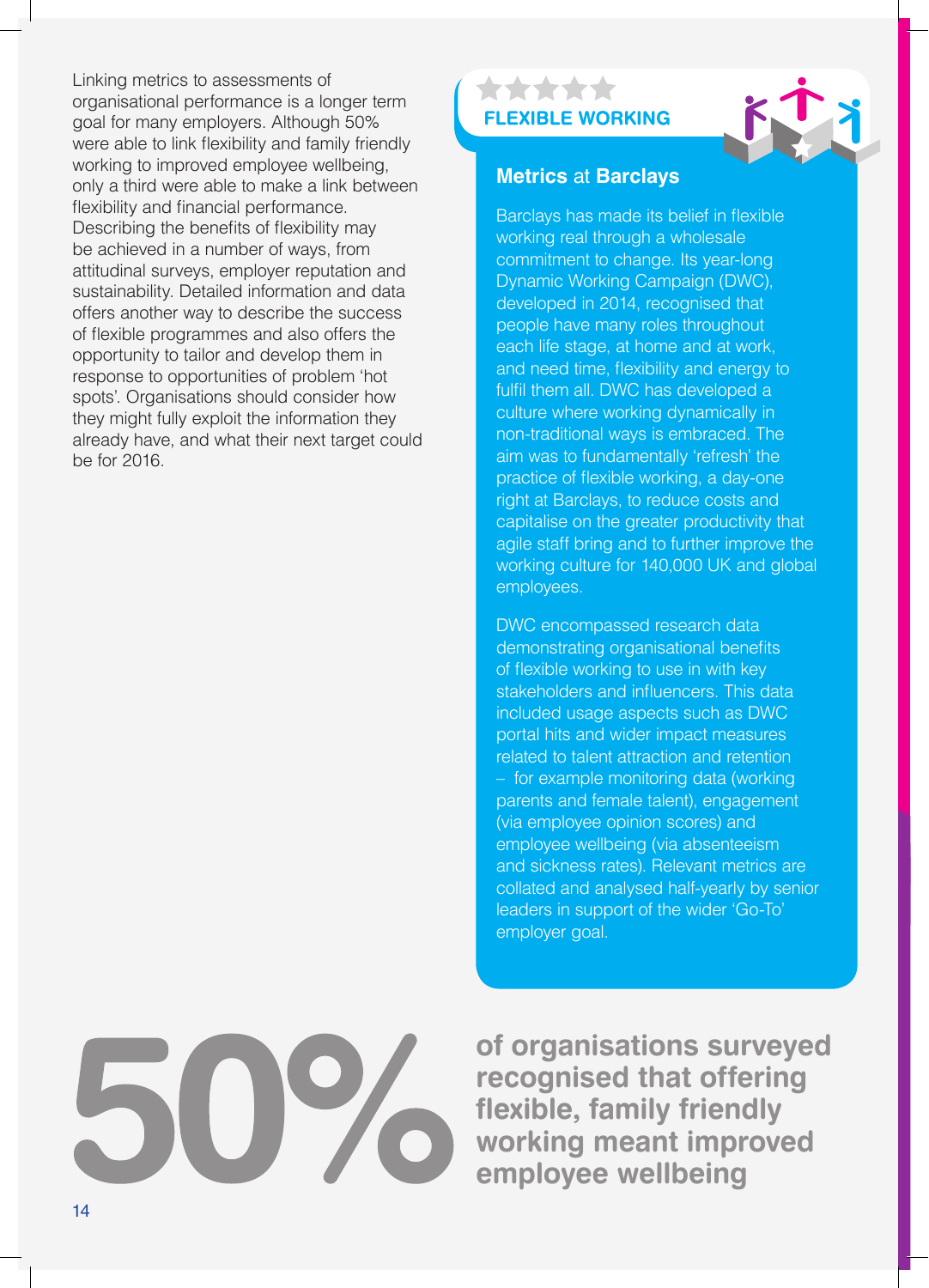![](_page_14_Picture_0.jpeg)

### **Make sure you're ready and able to change the way we live and work with our seminars, workshops and webinars which share practical tips, tools and awareness.**

**Skills to ensure engagement and performance across all life-stages and at all levels in every organisation.**

### For flexible workers **QUICKBITES™**

Minimising stress, maximising resilience for parents and carer employees. Support for high-performance flexible working.

### For flexible employers **KNOWLEDGEBITESTM**

Evidence based expert solutions to build and support high-performing flexible workforces.

# working families

For more information, please contact: Kirstie Axtens, Head of Employer Services Kirstie.axtens@workingfamilies.org.uk